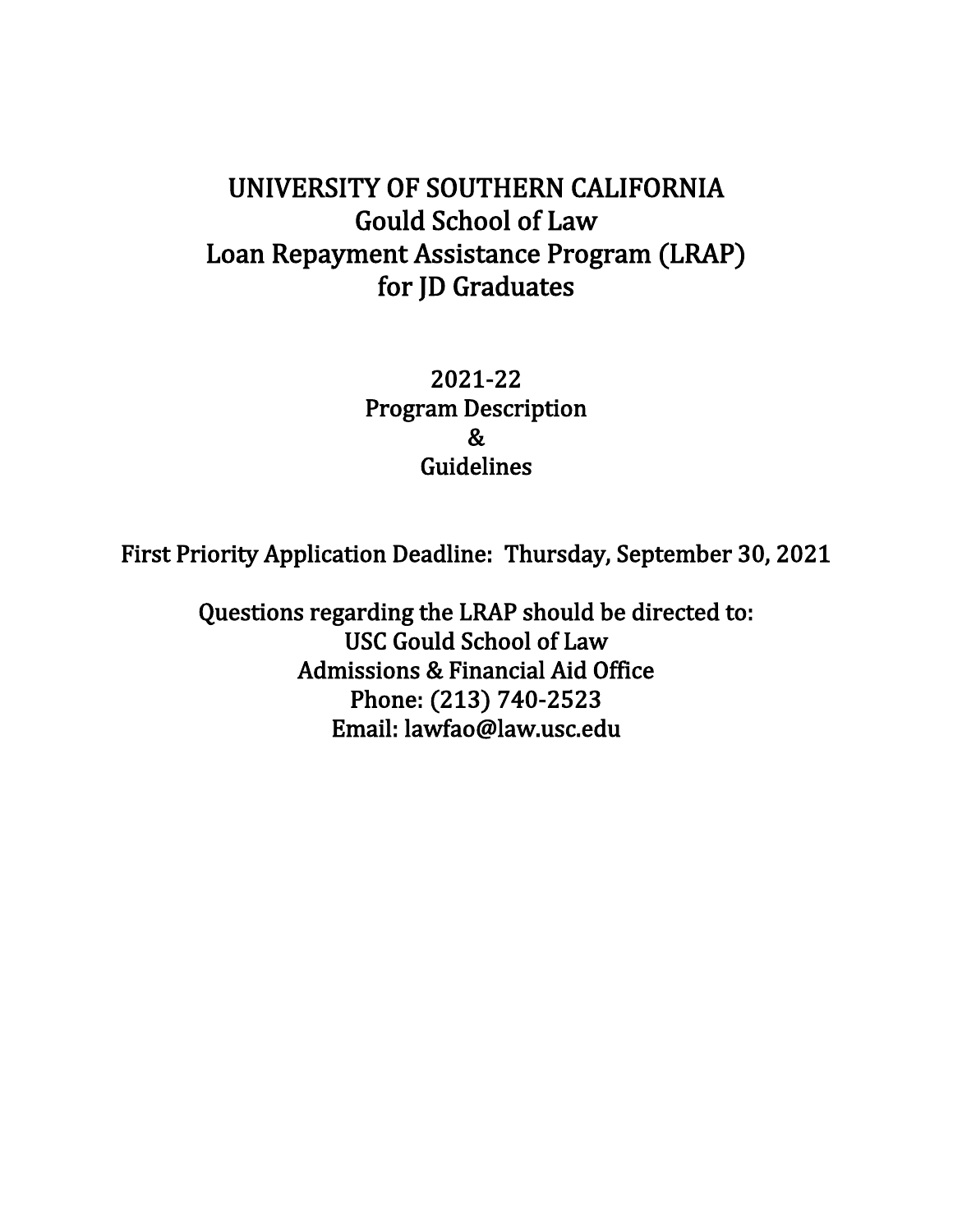# **1. INTRODUCTION**

Increasing numbers of USC Law School students graduate with large debt burdens due to loans taken to finance their education. This debt accumulation sometimes results in career choices dictated by financial necessity. In an attempt to help those JD graduates who want to obtain employment in public interest or public service jobs, the Law School implemented the Loan Repayment Assistance Program (LRAP). Under the LRAP, qualifying graduates may be expected to apply a specified percentage of their earnings to their annual obligations for educational loan repayments, and the Law School makes a loan (the "LRAP loan") for the remainder of those obligations. If a graduate works in qualifying employment for a specified period, his or her LRAP loan will be forgiven in whole or in part depending upon the length of time in qualifying employment.

LRAP has two goals. The first goal is to enable JD graduates to select their employment without having options precluded due solely to financial difficulty. The second goal of the Program is to encourage Law School JD graduates to choose public interest or public service employment. The Law School recognizes that the legal community has a responsibility to provide services to people who cannot otherwise afford representation. We hope that LRAP may help to remove an obstacle to providing such assistance.

# **2. ELIGIBILITY**

The rules listed for LRAP eligibility are guidelines for use by the Dean or his or her designee. At the discretion of the Dean, exceptions to these rules may be made based upon a showing of extenuating circumstances or that the exception would promote the overall goals of the program. The availability of funds will also be a significant factor in making such decisions.

To be eligible for LRAP assistance, the applicant must have graduated with a Juris Doctor degree from USC Gould, must work in qualified employment, and must have a debt burden which exceeds the graduate's expected contribution. These restrictions are more fully explained below. In addition, the graduate's outstanding educational loans must be in good standing at the time of application to the LRAP, and must remain so in order to continue participation and/or deferment.

Graduates are expected to take advantage of any other loan repayment assistance or forgiveness programs for which they might qualify, such as the LRAP available to Equal Justice Works Fellows, or programs offered through individual employers. **USC LRAP assistance will be awarded only if there is remaining eligibility after assistance from other programs has been exhausted**. Graduates are required to notify the Law School of any other programs from which they are potentially eligible to receive benefits. All LRAP participants should become familiar with the Federal Loan Forgiveness provisions of the College Cost Reduction and Access Act of 2008, as there may be significant loan forgiveness benefits to be derived from that program if the graduate remains in qualifying employment for a period of ten years.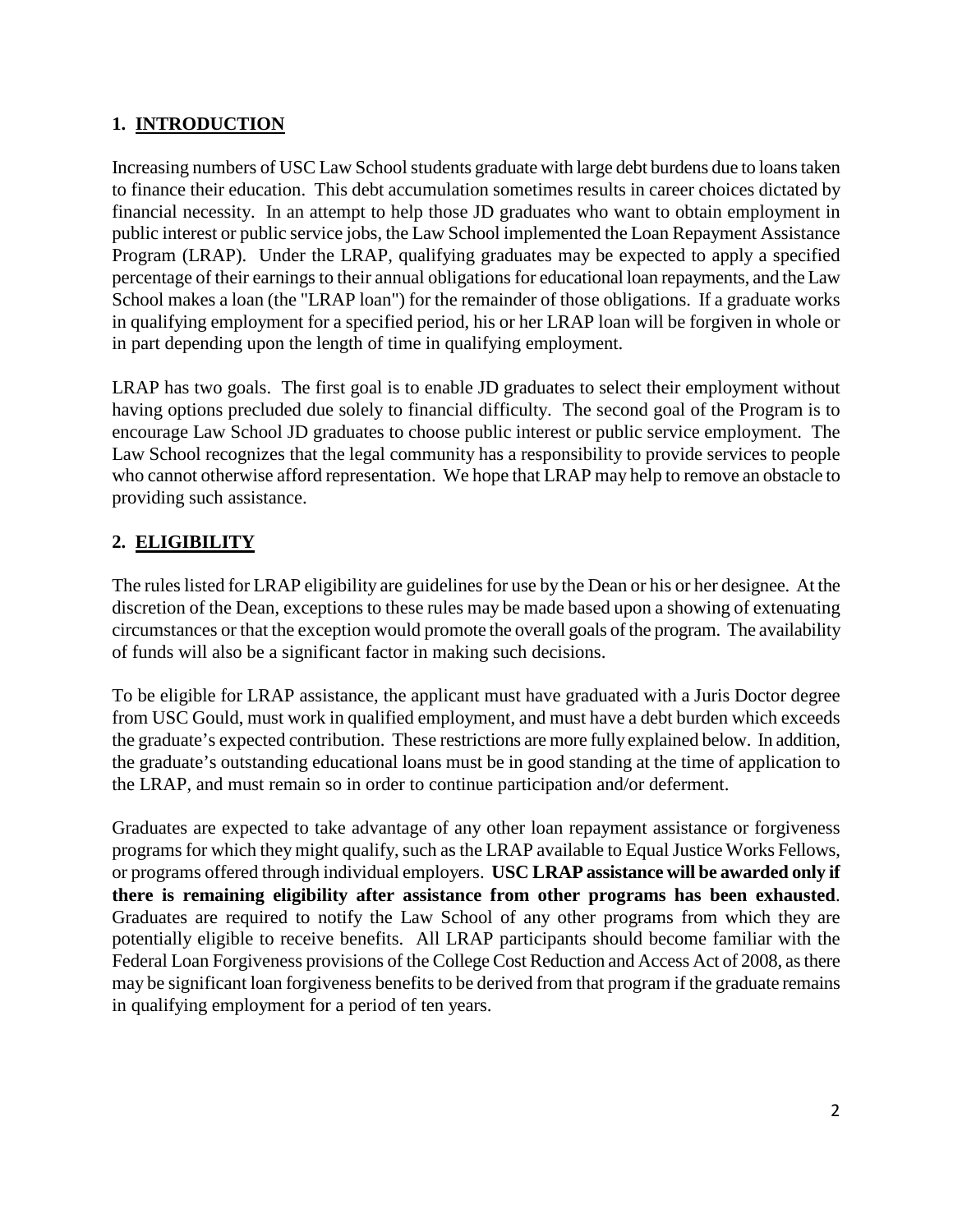## *A. Qualifying Employment*

Only JD graduates who work in specified jobs will qualify for the LRAP. Qualifying positions include full-time, paid positions as attorneys with: (a) a nonprofit organization qualifying for tax exemption under Section  $501(c)(3)$ ; or (b) a local, state or federal government.

*Bar Passage Requirement:* Only recent graduates (those with graduation dates in December or May immediately prior to the year in which they are applying for LRAP assistance) will be eligible to receive LRAP assistance before having been admitted to the relevant state bar. By the following year, if the participant cannot submit verification of bar admission, eligibility for continuing LRAP assistance will be denied.

 Judicial Clerkships. Judicial clerkship positions qualify for participation in the LRAP; however, the repayment terms of the LRAP loan differ significantly (see Section 3B). Additionally, the forgiveness component of LRAP is not applicable.

A graduate working in a position not listed above may apply for admission into the Program. The Dean or his or her designee will determine the eligibility of these applications. In making this determination, the Dean or his or her designee will evaluate whether the employment in question is consistent with the overall goals of the Program. In addition, this decision will necessarily be based upon the funding available at that time.

## **B.** *Qualifying Income Level*

There is no maximum income cut-off for LRAP eligibility. Annual income is used, however, to determine the graduate's expected annual contribution towards his or her loan payments. Annual income refers to salary plus all other expected sources of income minus any allowable LRAP income adjustments as described in item (2) below.

- **Spouse's Income:** Married graduates will be treated as having an income equal to the higher of: (a) the graduate's income; or (b) the average of their respective incomes. (For example, if the graduate's income is \$75,000 and the graduate's spouse earns \$60,000, the graduate's income of \$75,000 will be used in the formula. If the graduate's income is \$75,000 and the spouse earns \$90,000, LRAP will attribute an income of \$82,500 (the average) to the graduate.
- Dependents' Allowance: In determining annual income, an exemption of \$5,000 will be allowed for the first minor dependent child. Each subsequent minor dependent will be allowed a \$2,500 exemption per child, although the maximum dependent exemption allowed will be \$10,000.
- Assets: As a general rule, assets do not affect an applicant's eligibility for LRAP assistance. However, the Dean or his or her designee reserves the right to reduce or deny LRAP eligibility on a case by case basis due to significant assets.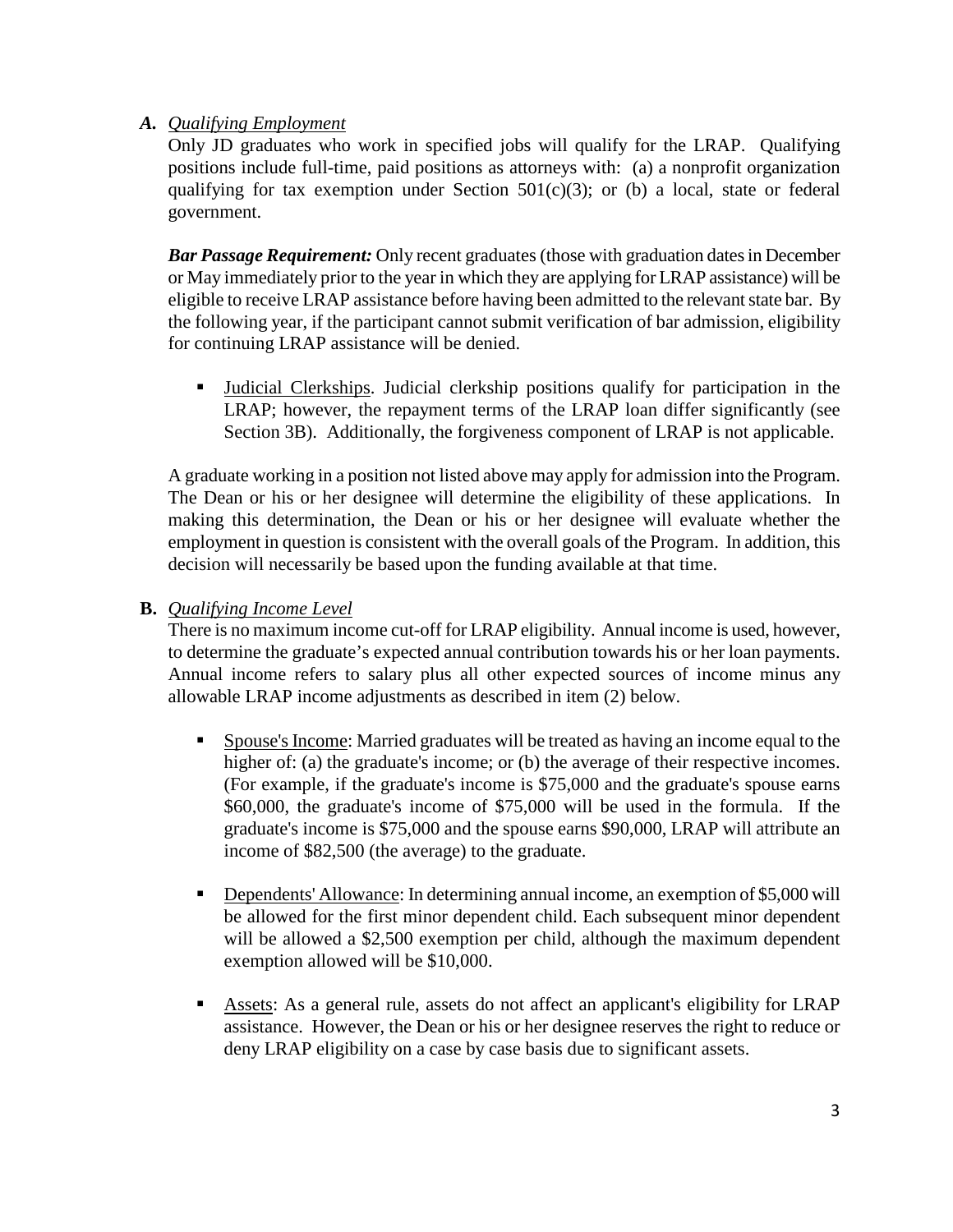## *C. Calculation of LRAP Assistance*

For graduates admitted to LRAP, the Law School will make a loan for the difference between the total annual amount owed by the graduate (assuming the Income-Based PAYE Repayment schedule for all federal loans) and what he or she is expected to repay pursuant to the following determination.

#### LRAP participants with annual income of \$70,000 or less:

There will be no contribution expected from graduate. LRAP will advance funds sufficient to cover the full monthly loan payments of the graduate.

#### LRAP participants with annual income above \$70,000:

Graduate's annual contribution is equal to forty percent (40%) of their annual income above \$70,000.

**EXAMPLE**: a qualifying graduate with required annual loan payments of \$4,200 (monthly payments of \$350), and income of \$75,000 would receive a loan of \$2,200 for that year (\$4,200 - \$2,000 [40% of \$5,000]). The same graduate earning \$85,000 would not be eligible for LRAP assistance as the graduate's expected contribution would be \$6,000 (40% of \$15,000) which covers the entire amount of the graduate's loan payments.

Participants and potential participants should realize that the amount of funds available to support the program is determined on a year-to-year basis and that, should the total financial need of all applicants exceed the funds committed for any given year, participants' loan amounts may be decreased proportionally. (See Section 5 below.)

#### *D. Qualifying Loans*

Undergraduate, other graduate and law school federal student loans will be included in determining a graduate's annual educational loan repayment obligation. Educational loans include institutionally approved and certified federal loans including Direct Unsubsidized (Stafford), Perkins, and Graduate PLUS loans. Private loans(other than a private Bar Study Loan) will not be considered for LRAP eligibility. LRAP assistance for a Bar Study Loan will not exceed \$100 per month.

## *E. Qualifying Loan Repayment Plan*

While participating in the USC Gould LRAP, it is expected that all participants seeking assistance enroll in an income driven repayment plan. This is also required for participation in the Federal Public Service Loan Forgiveness (PSLF) program. USC Gould LRAP assistance will only be provided for monthly loan repayment amounts calculated according to the Pay As You Earn (PAYE) income driven repayment option.

*\*The USC Gould LRAP committee reserves the right to consider applications from participants who may have federal student loans that are not eligible for the PAYE repayment option.* 

Although an income driven repayment amount can reduce the amount paid each month,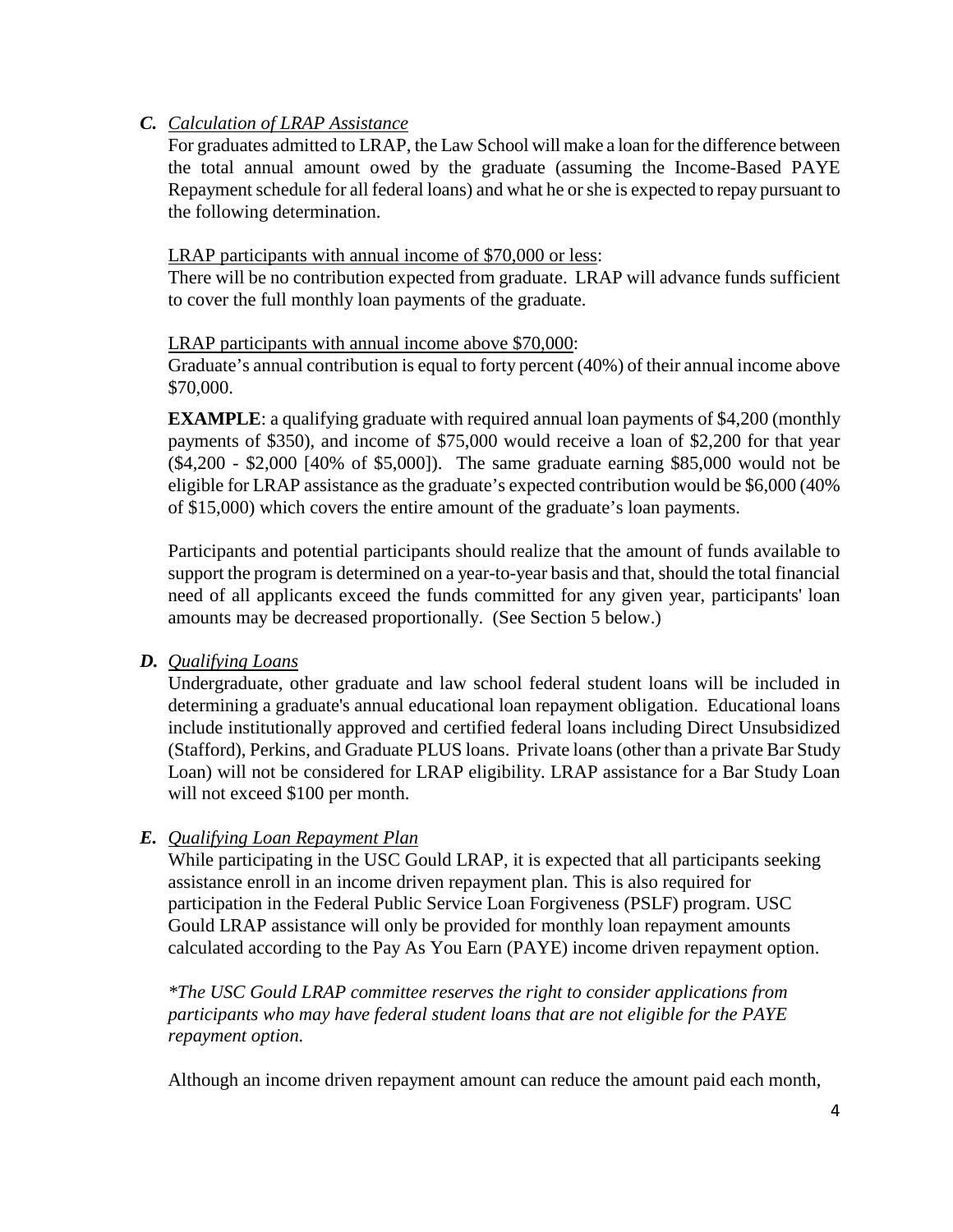and can potentially extend the amount of time participants remain in repayment, it offers the most benefit if public service loan forgiveness is desired. Participants can make larger payments if desired, as there are no payment penalties for additional payments but LRAP assistance will not be provided for larger payments.

## **3. LOAN FORGIVENESS AND LOAN REPAYMENT**

## **A.** *Loan Forgiveness Schedule* – **Not applicable to judicial clerk participants.**

If a graduate remains in qualifying employment for four full years, regardless of whether the graduate qualifies for LRAP assistance each of those years, the entire LRAP loan will be forgiven (including principal and interest). If the graduate remains employed in qualifying employment for fewer than four full years, the LRAP loan may be partially forgiven according to the following schedule:

| Amount of Time in<br><b>Qualifying Employment</b> | Percentage of LRAP<br>Loan to be Repaid | Percentage of LRAP<br>Loan Forgiven |
|---------------------------------------------------|-----------------------------------------|-------------------------------------|
| One Year or More<br>But Fewer than Two            | 80%                                     | 20%                                 |
| Two Years or More<br><b>But Fewer Than Three</b>  | 50%                                     | 50%                                 |
| Three Years or More<br><b>But Fewer Than Four</b> | 20%                                     | 80%                                 |
| Four Years or More                                | 0%                                      | 100%                                |

Participants should understand that it is the Law School's Loan Repayment Assistance Program (LRAP) loans which are being forgiven and not the graduate's original educational loans. Therefore, at the end of four years when the graduate reaches the 100% level of LRAP forgiveness, the graduate will continue to be responsible for payments on educational loans which were set up with ten-year, or longer, repayment schedules. However, if that graduate continues to qualify for the LRAP after four full years, the graduate can continue to receive LRAP advances.

#### B. *LRAP Loan Repayment*

Upon leaving qualifying employment, the graduate is obligated to contact the Law School Director of Financial Aid to establish the graduate's repayment schedule. For all LRAP participants other than judicial clerk participants, this schedule (amount of monthly payments and length of time to repay) will be determined based on a minimum monthly payment of \$50 plus interest, and a maximum repayment period of ten years.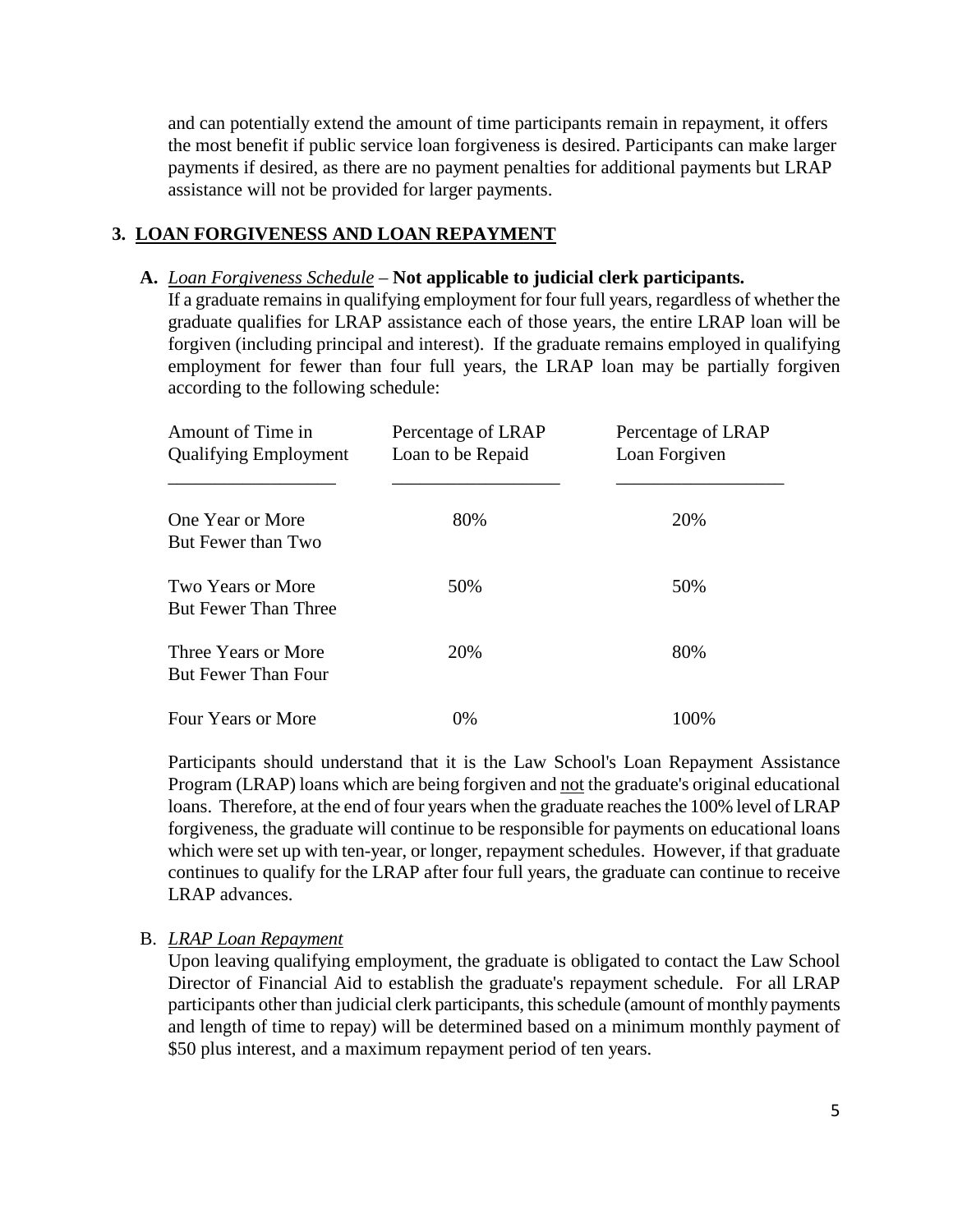The repayment period for balances owing on LRAP loans begins on the occasion of the earliest of the following:

- the date the graduate ceases to be employed in qualifying public interest or judicial clerkship employment; or
- the date the graduate fails to provide confirmation and verification information for the prior year's LRAP participation and/or current employment and salary verification for both the graduate and the graduate's spouse, if any; or

A graduate who continues to be employed at a qualifying job, but whose income has risen to a level which disqualifies the graduate for additional LRAP advances will not be required to begin repayment of the LRAP loans. Rather, that graduate may continue to accumulate additional forgiveness benefits based upon the length of time the graduate remains at the qualifying employer. The graduate will be required to provide documentation of continuing employment for purposes of forgiveness benefits.

**Judicial Clerks**: Judicial clerks leaving the LRAP program will have no grace period or deferment eligibility following their participation. Repayment will begin when the graduate ceases to be employed as a judicial clerk. The graduate will have up to three years to repay the LRAP loan, and a minimum monthly payment of \$100 plus interest will be required.

C. *Interest*

There will be a 7% annual interest charge on LRAP loans once repayment begins. Interest will not be charged while the LRAP participant:

- is receiving LRAP loans;
- continues to be employed in public interest.

In cases of unemployment, or other significant hardship, a forbearance can be requested. If a forbearance is approved, however, interest may continue to accrue.

## D. *Federal Public Service Loan Forgiveness (PSLF)*

As a USC Gould LRAP participant, annual confirmation of participation in the Federal Public Service Loan Forgiveness (PSLF) program is expected. Per PSLF terms, participants should submit an annual PSLF employment certification in order to ensure qualifying employment is maintained, while also making qualifying PSLF payments. With the existence of the Federal PSLF program, USC Gould reserves the right to refrain from providing LRAP assistance after maximum ten years participation in the program or graduation from law school; whichever comes first.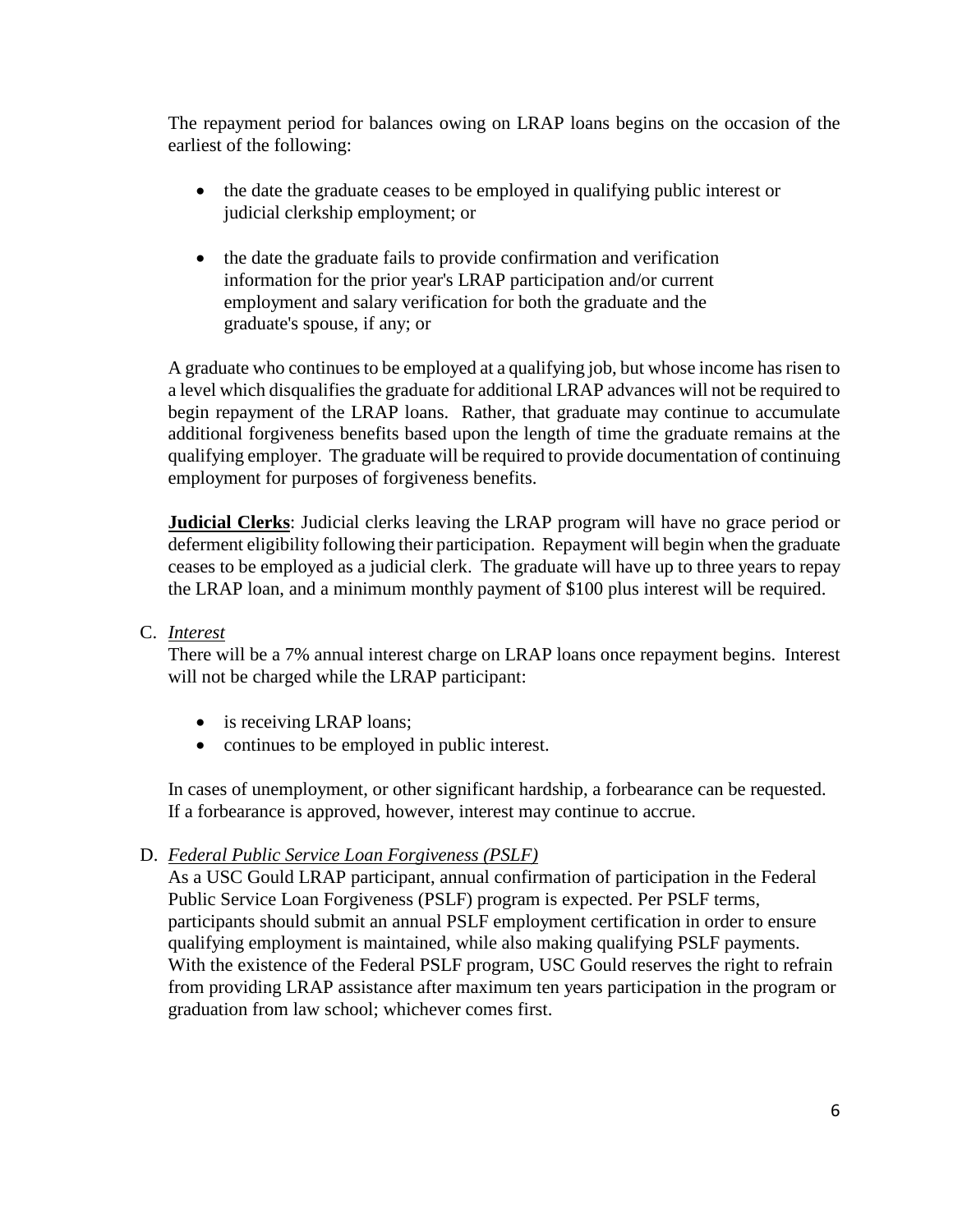## **4. LRAP APPLICATION AND LOAN DISBURSEMENT PROCEDURES**

## A. *LRAP Application Requirements & Procedures*

Graduates applying for assistance from the Loan Repayment Assistance Program will not be admitted until they have provided:

- □ A completed Loan Repayment Assistance Program Application. All items must be completed fully and accurately.
- $\Box$  A completed Employer Certification Form. It is the graduate's responsibility to make sure the employer completes and returns the Employer Certification Form to the Law School Financial Aid Office.
- $\Box$  A current listing of the applicant's educational debts (feel free to use the attached chart but a listing in another format is acceptable also.)
- □ Documentation from the loan servicer of each educational debt listed by the applicant. This may be a copy of a recent billing statement, printout from the lender's website, or a letter from the lender, but it should include (at a minimum) the total amount owed, current payment plan, monthly payment amount and month/year repayment is to begin or next payment due date.
- $\Box$  A copy of the graduate's and spouse's (if applicable) signed federal income tax return(s) for the most recent calendar year, **including copies of all W-2s and/or 1099 documents**.
- $\Box$  A current resume which briefly describes the employment which is qualifying you for LRAP. If you have provided this in a prior year and your position has not changed, it is not needed again.
- □ Documentation (as soon as available) of bar passage and admission to the relevant state bar. If submitted in a prior year this is not needed again.
- □ **For Continuing LRAP Applicants Only**: In ADDITION to the above, please provide a payment history from your lender or servicer for each of your loans covering the period of October 1, 2020 through September 30, 2021.
- □ Any additional clarification or follow-up documents as requested by the Dean, or the Dean's designee.

All of the above information should be submitted by the September  $30<sup>th</sup>$  deadline for optimal consideration. However, it is recommended that applicants submit the application and any available supporting documentation by the September  $30<sup>th</sup>$  deadline, even if some required items are not yet available. Applicants should follow-up with additional materials as quickly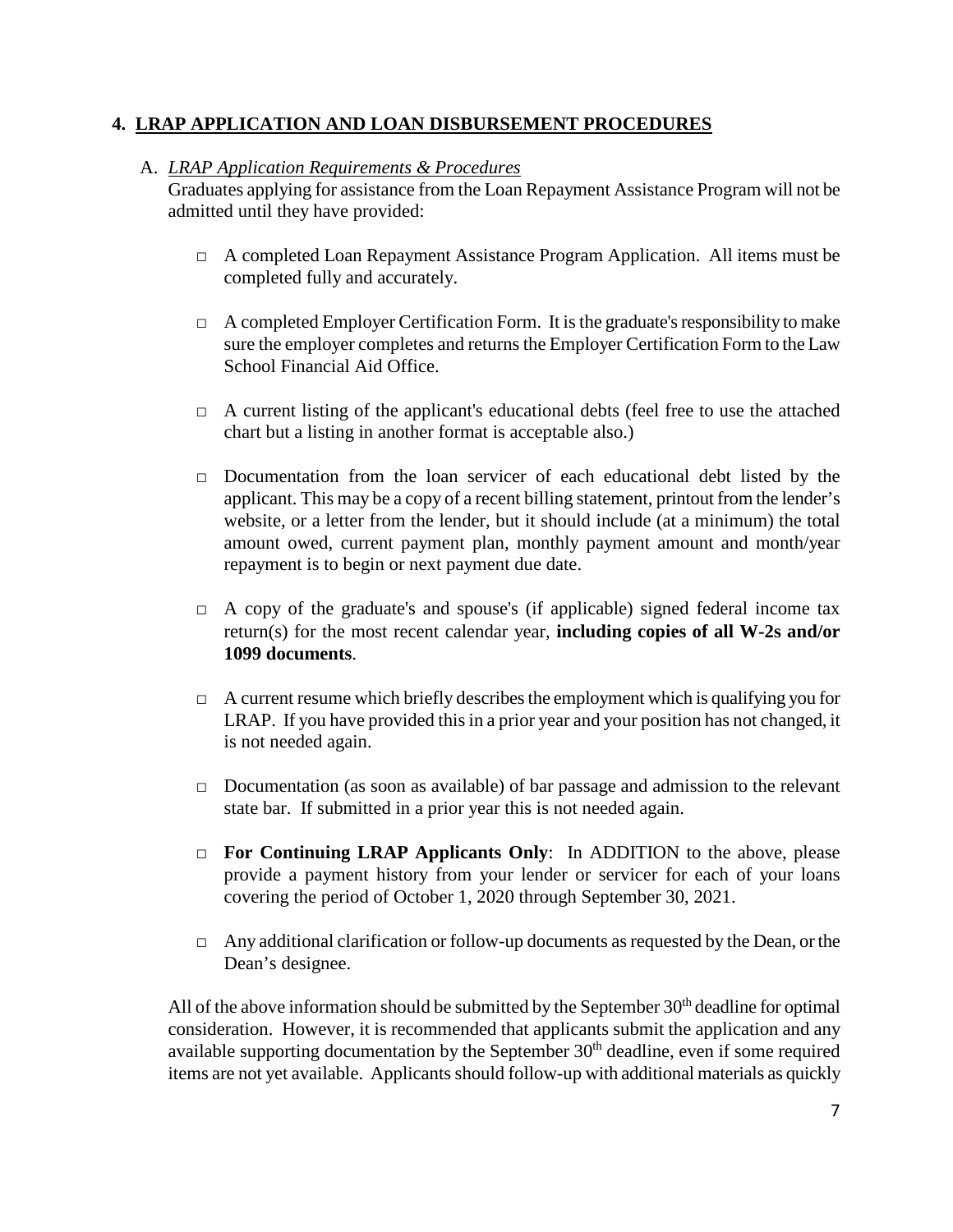as possible. If eligible employment has not yet been secured, do not submit your LRAP application until you have accepted a job, although it would be helpful if you would send an email indicating your intention to apply for LRAP assistance. We will continue accepting LRAP applications after the September  $30<sup>th</sup>$  priority deadline on a funds-available basis.

Participation in the Program is on a year-to-year basis only; once a graduate has been admitted to LRAP, it is that participant's responsibility to reapply each year for continued assistance. Admittance to the Program one year is not a guarantee of continued eligibility, particularly if any exception to the eligibility rules was granted. Each year the LRAP participant must provide the information requested in the application procedures. This information will also be used to verify the income and asset projections reported for participation during the previous year. Appropriate adjustments will be made if the actual information provided differs substantially from the initial projections. If it is discovered that information was misreported or that the participant failed to notify the Law School of any changes which might have altered his or her eligibility, that participant will be suspended from participation in the LRAP Program and repayment will begin immediately.

## B. *Loan Disbursement Procedures*

The Law School's Financial Aid Office will distribute LRAP funds. LRAP operates on a fiscal-year basis (October 1 - September 30) and disbursements are made quarterly. Disbursement of the applicant's LRAP loan is made as follows: the participant's entire annual LRAP loan eligibility is divided into four equal payments and disbursed on or about October 1, January 1, April 1, and July 1. LRAP advances are disbursed directly to the participant and it remains the graduate's responsibility to make all loan payments to his or her loan servicer(s). LRAP loans are provided for the sole purpose of assisting graduates in making payments on approved educational loans. If a graduate uses LRAP funds for any other purpose, he or she will be suspended from the Program and repayment will begin immediately. If, at the end of the Program year, the graduate has remaining LRAP funds which were not used for loan repayment, those funds must be returned to the Law School immediately.

## **5. USC LAW SCHOOL'S MAXIMUM ANNUAL FINANCIAL OBLIGATION**

Funds to support the LRAP are taken annually from the financial aid budget of the Law School. As a result, the total amount of dollars committed to LRAP will be reviewed annually along with all financial aid budget allocations. Each year the Dean may increase or decrease the amount of dollars available to support LRAP. In the event the financial need of the applicants exceeds the available funds for the program, graduates may receive a reduced pro rata share of the amount they would otherwise qualify for. Participants should also realize that the receipt of funds in any year is not assurance of continued funding of a particular amount.

Certain elements of the Program will change over time to reflect the impact of inflation as well as our experience with the Program. Regardless of the policies in effect at the time participation in the Program begins, all subsequent revisions will apply to all current LRAP participants.